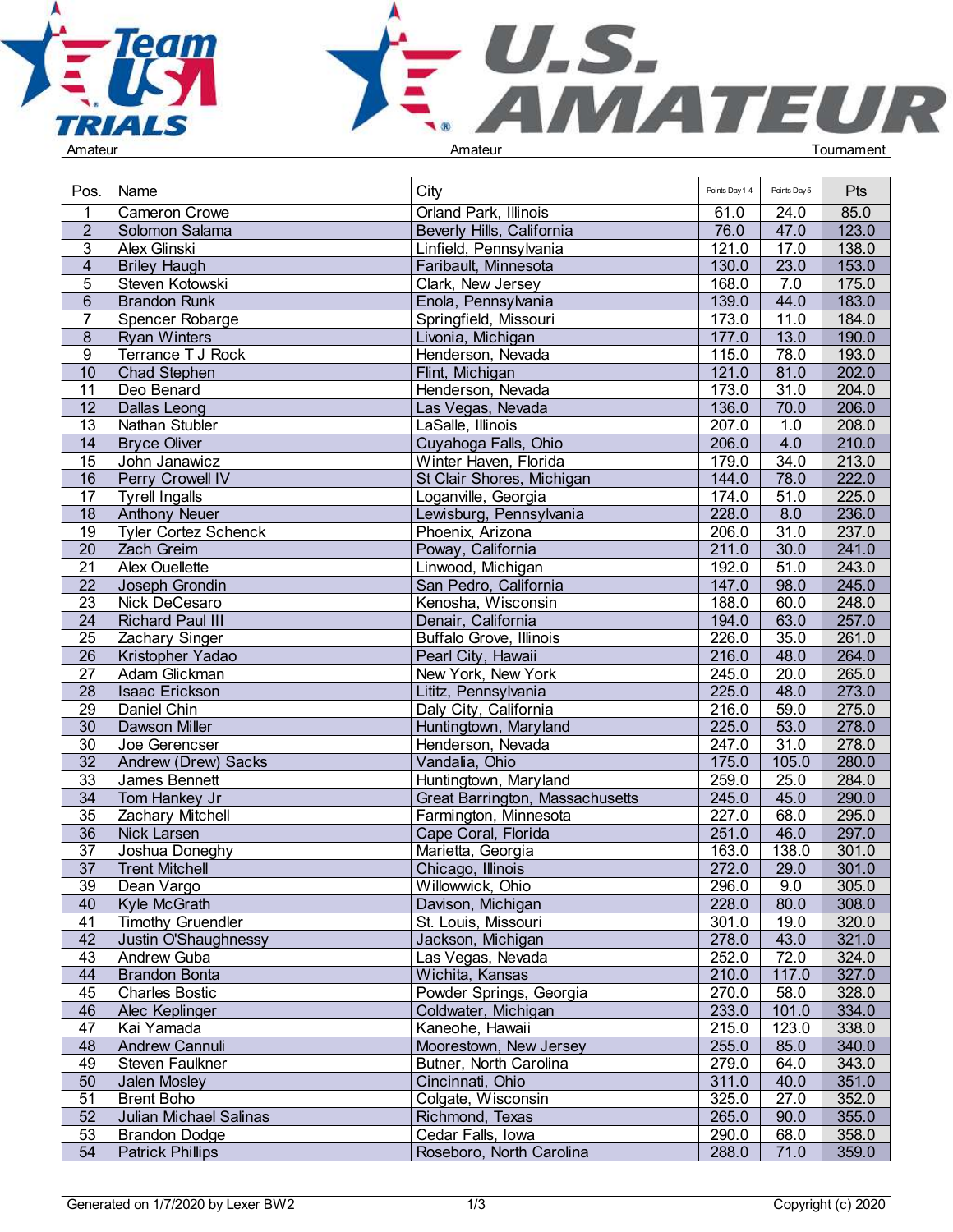



| Pos.            | Name                                 | City                       | Points Day 1-4 | Points Day 5 | <b>Pts</b> |  |
|-----------------|--------------------------------------|----------------------------|----------------|--------------|------------|--|
| 55              | Darwin Wimer                         | Mesquite, Nevada           | 302.0          | 62.0         | 364.0      |  |
| 56              | <b>Ryan Carlisi</b>                  | Trenton, New Jersey        | 283.0          | 85.0         | 368.0      |  |
| 57              | Anthony Schanen                      | Glendale, California       | 361.0          | 10.0         | 371.0      |  |
| 58              | Peyton Smith                         | Loganville, Georgia        | 269.0          | 109.0        | 378.0      |  |
| 59              | Ronnie Fujita                        | El Sobrante, California    | 288.0          | 98.0         | 386.0      |  |
| 60              | <b>Duncan Whitaker</b>               | Poulsbo, Washington        | 363.0          | 28.0         | 391.0      |  |
| 61              | Jacob Klein                          | East Islip, New York       | 282.0          | 110.0        | 392.0      |  |
| 62              | <b>Gabriel Alvarez</b>               | Wichita, Kansas            | 368.0          | 25.0         | 393.0      |  |
| 63              | Kerry Martinez                       | Chandler, Arizona          | 347.0          | 54.0         | 401.0      |  |
| 64              |                                      |                            | 280.0          | 126.0        | 406.0      |  |
| 64              | <b>Blake Earnest</b><br>Jacob Mullen | Wood River, Nebraska       | 274.0          | 132.0        | 406.0      |  |
|                 |                                      | Bellingham, Washington     |                |              |            |  |
| 66              | Daniel Hong                          | Fullerton, California      | 311.0          | 96.0         | 407.0      |  |
| 67              | John Nicholas Sommer                 | Roscoe, Illinois           | 357.0          | 54.0         | 411.0      |  |
| 68              | Daniel Hall                          | Slaton, Texas              | 292.0          | 126.0        | 418.0      |  |
| 69              | Joey Ocello                          | Neptune, New Jersey        | 291.0          | 131.0        | 422.0      |  |
| 70              | Leoj Chin                            | Montclair, California      | 357.0          | 74.0         | 431.0      |  |
| 71              | <b>Kyle Andrews</b>                  | Vista, California          | 305.0          | 128.0        | 433.0      |  |
| $\overline{72}$ | Dakota Solonka                       | Indianapolis, Indiana      | 354.0          | 81.0         | 435.0      |  |
| 73              | Randal Dunbar                        | Milford, Massachusetts     | 341.0          | 97.0         | 438.0      |  |
| 74              | Cody Johnston                        | Sandusky, Michigan         | 302.0          | 137.0        | 439.0      |  |
| 75              | Matteo Cittadino                     | Fairport, New York         | 358.0          | 83.0         | 441.0      |  |
| 76              | <b>Cotie Holbek</b>                  | Burlington, Wisconsin      | 396.0          | 48.0         | 444.0      |  |
| 77              | Jordan Monnens                       | Ham Lake, Minnesota        | 347.0          | 103.0        | 450.0      |  |
| 78              | <b>Brandon Brown</b>                 | Ham Lake, Minnesota        | 381.0          | 72.0         | 453.0      |  |
| 79              | Devin Flowers                        | Rosedale, New York         | 327.0          | 128.0        | 455.0      |  |
| 79              | Logan Williams                       | Anchorage, Alaska          | 280.0          | 175.0        | 455.0      |  |
| 81              | <b>Grant Oehler</b>                  | Carmel, Indiana            | 336.0          | 120.0        | 456.0      |  |
| $\overline{82}$ | Jacob Dunnum                         | La Crosse, Wisconsin       | 400.0          | 57.0         | 457.0      |  |
| 83              | <b>Maxwell Roers</b>                 | Maple Grove, Minnesota     | 336.0          | 123.0        | 459.0      |  |
| 84              | Ashton Yamasaki                      | Portland, Oregon           | 353.0          | 107.0        | 460.0      |  |
| 85              | <b>Brett Lloyd</b>                   | Knightdale, North Carolina | 375.0          | 89.0         | 464.0      |  |
| $\overline{86}$ | Jacob Frazier                        | Vancouver, Washington      | 363.0          | 103.0        | 466.0      |  |
| $\overline{86}$ | Dylan Kelley                         | Shelby TWP, Michigan       | 376.0          | 90.0         | 466.0      |  |
| $\overline{88}$ | <b>Cerell Cardines</b>               | Las Vegas, Nevada          | 381.0          | 90.0         | 471.0      |  |
| 89              | Josh Kennedy                         | Blaine, Minnesota          | 427.0          | 61.0         | 488.0      |  |
| 90              | <b>Michael Mirabile</b>              | Coram, New York            | 475.0          | 20.0         | 495.0      |  |
| 91              | Angelo Biondo                        | Cuyahoga Falls, Ohio       | 429.0          | 67.0         | 496.0      |  |
| 92              | Ryan Lee                             | Tempe, Arizona             | 389.0          | 116.0        | 505.0      |  |
| 93              | <b>Tyler Trombetta</b>               | Highland, Indiana          | 406.0          | 101.0        | 507.0      |  |
| 94              | David Winters                        | Livonia, Michigan          | 468.0          | 40.0         | 508.0      |  |
| 95              | Silas Lira                           | Tampa, Florida             | 413.0          | 114.0        | 527.0      |  |
| 95              | Thomas McNeal                        | Snohomish, Washington      | 395.0          | 132.0        | 527.0      |  |
| 97              | <b>Blake Martin</b>                  | Oakdale, Minnesota         | 385.0          | 145.0        | 530.0      |  |
| 98              | Cody Larson                          | Coon Rapids, Minnesota     | 441.0          | 90.0         | 531.0      |  |
| 99              | Killian Kilpatrick                   | Erie, Pennsylvania         | 377.0          | 155.0        | 532.0      |  |
| 100             | Zack Denton                          | Waverly, Iowa              | 412.0          | 121.0        | 533.0      |  |
| 101             | Joshua Zilk                          | Virginia Beach, Virginia   | 460.0          | 76.0         | 536.0      |  |
| 102             | <b>Kirk Mowl</b>                     | Ormond Beach, Florida      | 442.0          | 95.0         | 537.0      |  |
| 103             | Ian Dohan                            | Tampa, Florida             | 377.0          | 162.0        | 539.0      |  |
| 104             |                                      | Taylors, South Carolina    | 456.0          | 84.0         | 540.0      |  |
|                 | John Haynes                          |                            |                |              |            |  |
| 105             | Cody Stermer                         | Richfield, Utah            | 466.0          | 76.0         | 542.0      |  |
| 106             | Jake Brett                           | Kapolei, Hawaii            | 391.0          | 154.0        | 545.0      |  |
| 107             | Matthew LaBonte                      | Oak Lawn, Illinois         | 458.0          | 88.0         | 546.0      |  |
| 108             | Michael Pyse                         | Rochester, Minnesota       | 478.0          | 74.0         | 552.0      |  |